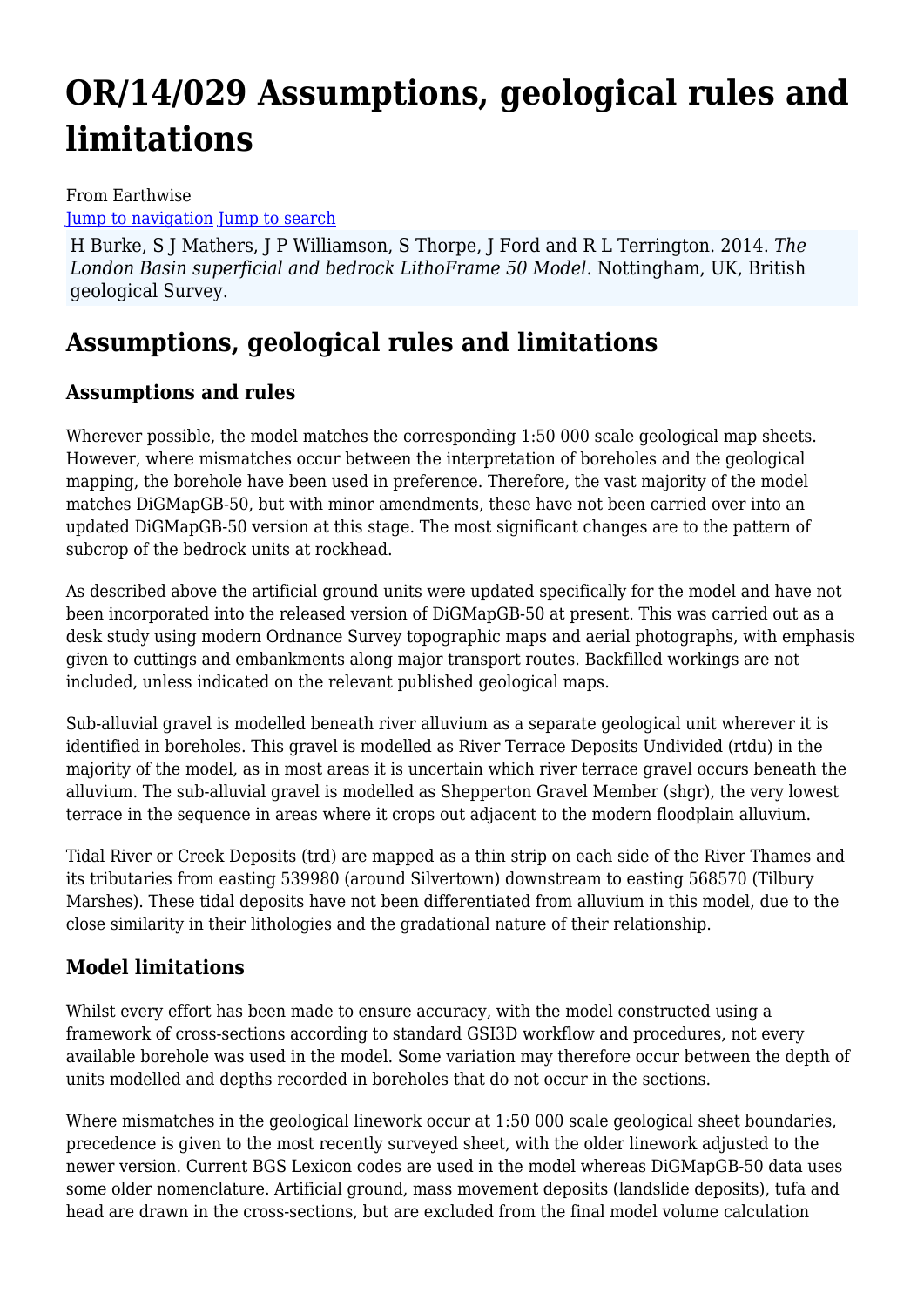because the cross- sections alone provide insufficient information to calculate these units due to their complex distribution, size and shape.

This model is intended for use at around 1:50 000 resolution, in line with the corresponding DiGMapGB-50 geological map data, and is not recommended for site specific use.

The throw along modelled faults is often very small and may show undue 'waviness'. The underlying reason for this is lack of data to support placing a fault at the modelled location.

The given methodology for attributing subcrop lines with z-coordinates means that the resolution of the DTM surface is propagated into the subsurface

# **Model images**

Figures 11 and 12 show views of the units as modelled in GSI3D.



**Figure 11** The bedrock units to the base of the Chalk (in green) as modelled in GSI3D, viewed from the southwest. The legend is shown in Figure 2.



**Figure 12** The GSI3D model of bedrock and superficial deposits, viewed from the southwest.

Retrieved from

'[http://earthwise.bgs.ac.uk/index.php?title=OR/14/029\\_Assumptions,\\_geological\\_rules\\_and\\_limitation](http://earthwise.bgs.ac.uk/index.php?title=OR/14/029_Assumptions,_geological_rules_and_limitations&oldid=7748) [s&oldid=7748'](http://earthwise.bgs.ac.uk/index.php?title=OR/14/029_Assumptions,_geological_rules_and_limitations&oldid=7748)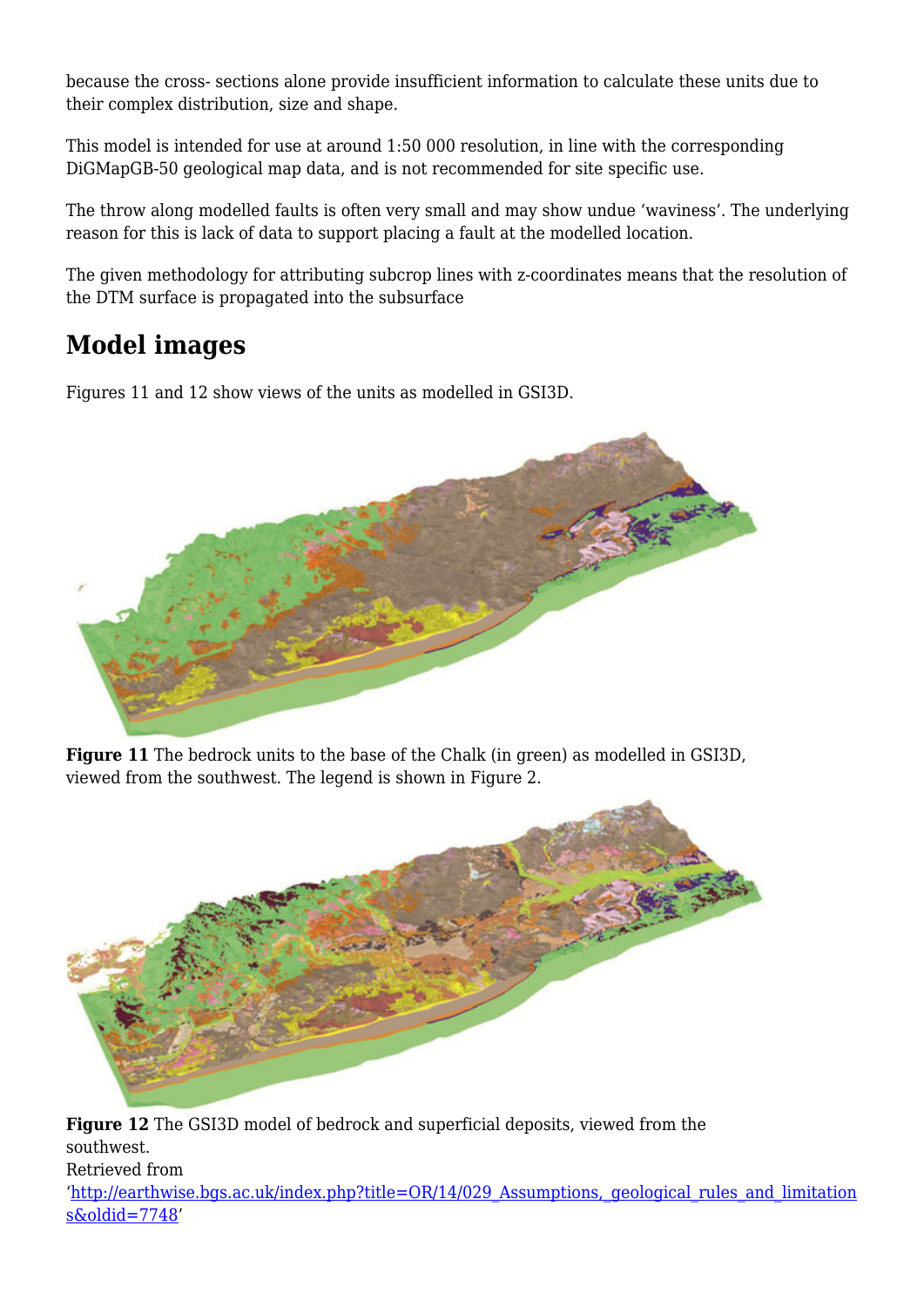#### [Category](http://earthwise.bgs.ac.uk/index.php/Special:Categories):

[OR/14/029 The London Basin superficial and bedrock LithoFrame 50 model](http://earthwise.bgs.ac.uk/index.php/Category:OR/14/029_The_London_Basin_superficial_and_bedrock_LithoFrame_50_model)

## **Navigation menu**

#### **Personal tools**

- Not logged in
- [Talk](http://earthwise.bgs.ac.uk/index.php/Special:MyTalk)
- [Contributions](http://earthwise.bgs.ac.uk/index.php/Special:MyContributions)
- [Log in](http://earthwise.bgs.ac.uk/index.php?title=Special:UserLogin&returnto=OR%2F14%2F029+Assumptions%2C+geological+rules+and+limitations&returntoquery=action%3Dmpdf)
- [Request account](http://earthwise.bgs.ac.uk/index.php/Special:RequestAccount)

#### **Namespaces**

- [Page](http://earthwise.bgs.ac.uk/index.php/OR/14/029_Assumptions,_geological_rules_and_limitations)
- [Discussion](http://earthwise.bgs.ac.uk/index.php?title=Talk:OR/14/029_Assumptions,_geological_rules_and_limitations&action=edit&redlink=1)

 $\Box$ 

### **Variants**

#### **Views**

- [Read](http://earthwise.bgs.ac.uk/index.php/OR/14/029_Assumptions,_geological_rules_and_limitations)
- [View source](http://earthwise.bgs.ac.uk/index.php?title=OR/14/029_Assumptions,_geological_rules_and_limitations&action=edit)
- [View history](http://earthwise.bgs.ac.uk/index.php?title=OR/14/029_Assumptions,_geological_rules_and_limitations&action=history)
- [PDF Export](http://earthwise.bgs.ac.uk/index.php?title=OR/14/029_Assumptions,_geological_rules_and_limitations&action=mpdf)

 $\overline{\phantom{a}}$ 

#### **More**

#### **Search**

 $\Box$  Search  $\parallel$  Go

#### **Navigation**

- [Main page](http://earthwise.bgs.ac.uk/index.php/Main_Page)
- [Recent changes](http://earthwise.bgs.ac.uk/index.php/Special:RecentChanges)
- [Random page](http://earthwise.bgs.ac.uk/index.php/Special:Random)
- [Help about MediaWiki](https://www.mediawiki.org/wiki/Special:MyLanguage/Help:Contents)

#### **Tools**

[What links here](http://earthwise.bgs.ac.uk/index.php/Special:WhatLinksHere/OR/14/029_Assumptions,_geological_rules_and_limitations)